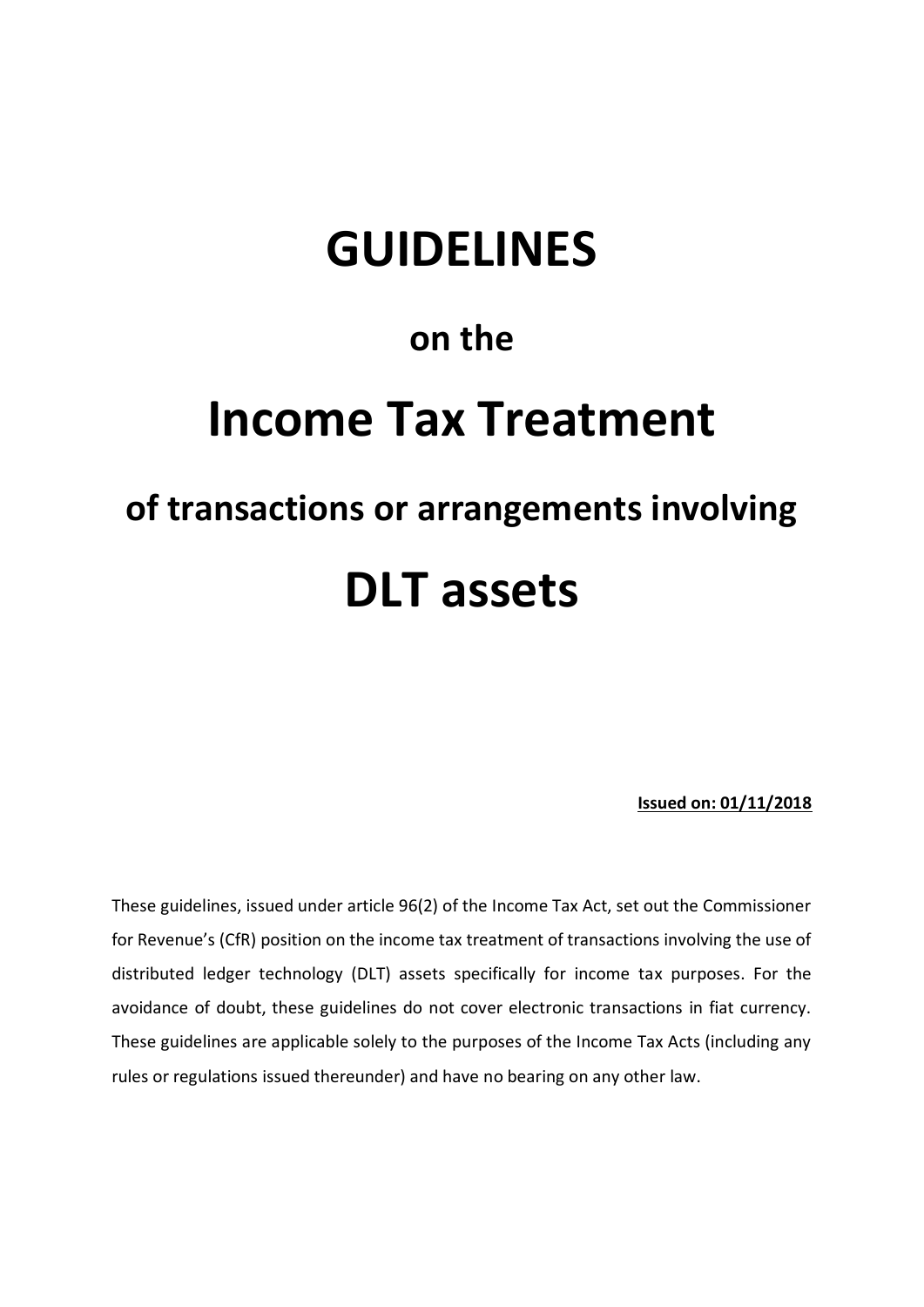# **A. Types of DLT Assets for Income Tax Purposes**

For the purposes of these guidelines, DLT assets are categorised as follows:

# **1. Coins**

This category refers to DLT assets, that do not have any of the characteristics of a security that have no connection with any project or equity in the issuer, and whose utility, value or application is in no way directly related to the redemption of goods or services. These are cryptocurrencies that are designed to be used as a means of payment or medium of exchange, or function as a store of value: functionally they constitute the cryptographic equivalent of fiat currencies.

## **2. Tokens**

# a) Financial tokens

This category refers to DLT Assets exhibiting qualities that are similar to equities, debentures, units in collective investment schemes, or derivatives and including Financial Instruments. Generally, they might be known as security, asset or asset backed tokens. These tokens would be analogous to equities, debentures, units in collective investment schemes, or derivatives, where they grant rights to dividends in a similar fashion as equities/shares, or to interest payments like bonds, or to payments from units in collective investment schemes, or payments linked with the performance of a specific asset like derivatives, respectively. Alternatively, they could grant rewards based on performance, or voting rights, or represent ownership in assets, or rights secured by an asset as in asset-backed tokens, or a combination of the foregoing.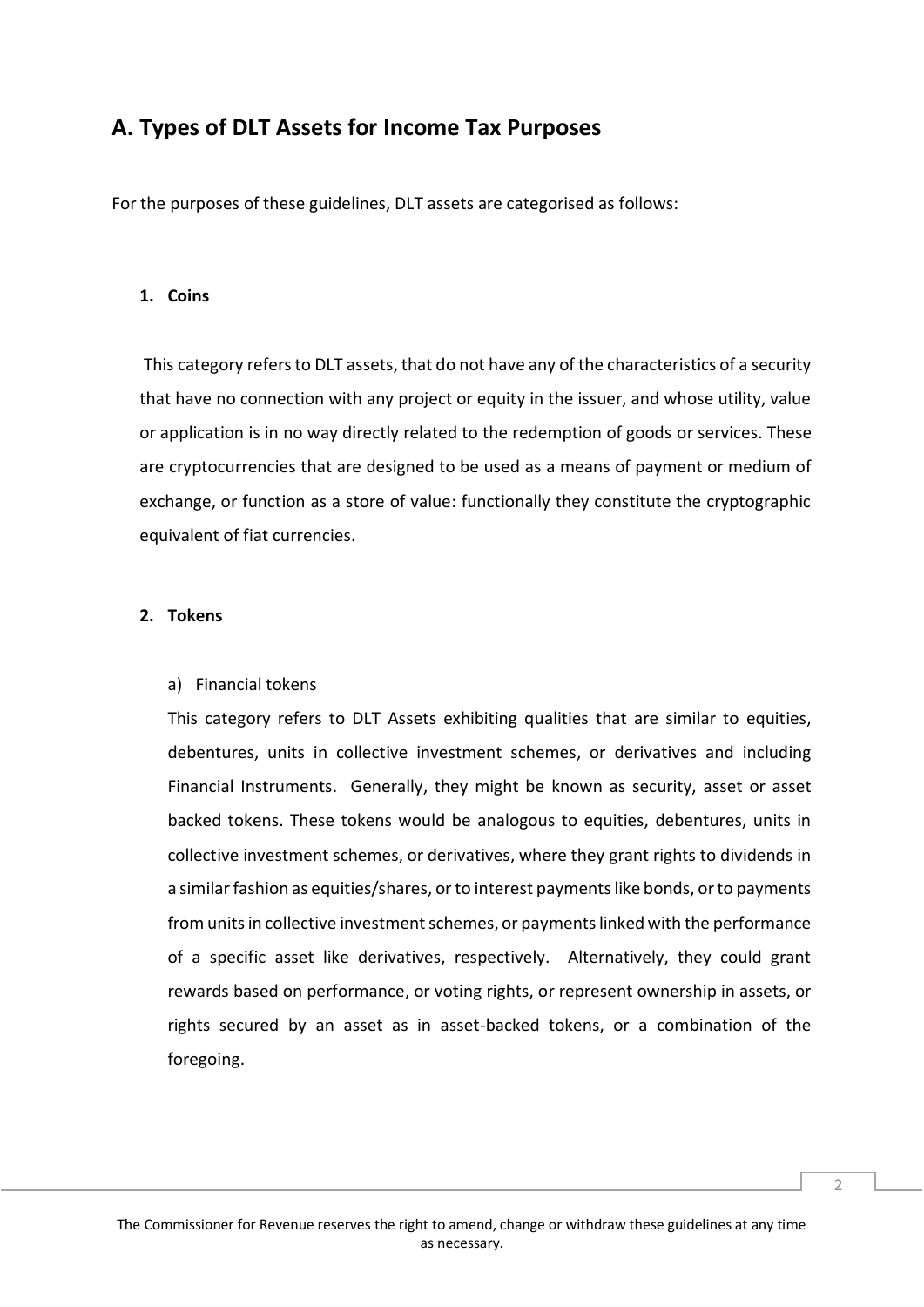## b) Utility tokens

This category refers to DLT Assets whose utility, value or application is restricted solely to the acquisition of goods or services either solely within the DLT platform on, or in relation to which they are issued or within a limited network of DLT platforms. This category also includes all other DLT Assets that are tokens whose utility is restricted solely to the acquisition of goods or services, i.e. whether or not listed on any DLT exchange, may be transferred on a peer to peer basis, or may be converted into another type of DLT Asset but only until such time as it is so converted. They do not have any connection with the equity of the issuer and do not have the characteristics of a security.

It may also be possible for tokens to contain the features of both financial and utility tokens, depending on the terms and conditions of the said tokens, such that in practice they are referred to as 'hybrids'.

Where a hybrid token is used in a particular case as a utility token then it is to be treated as such, while if in another occasion the same token is used as a coin, then it needs to be treated as such.

Ultimately, the tax treatment of any type of DLT asset will not necessarily be determined by its categorisation, but will depend on the purpose for and context in which it is used.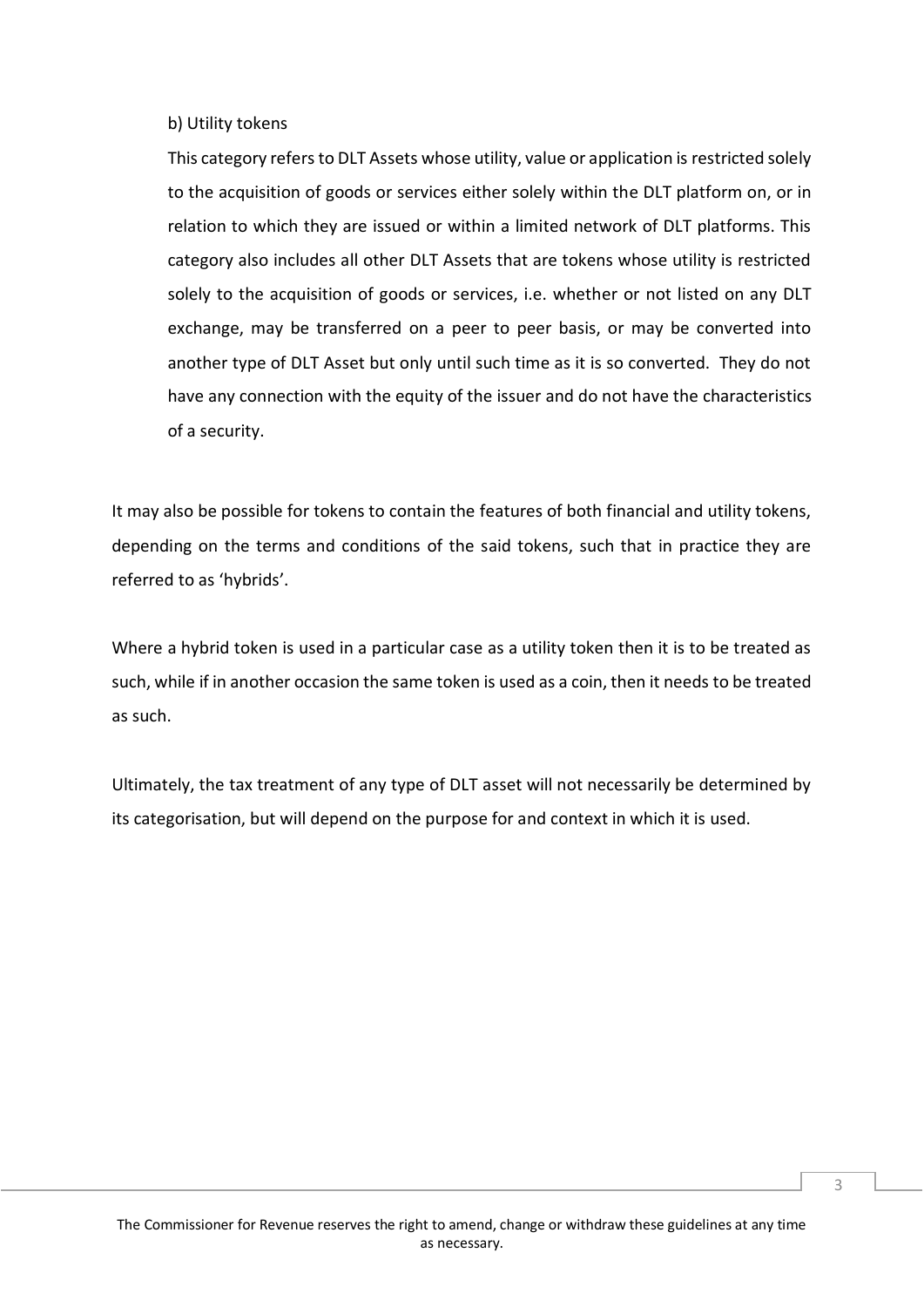# **B. General Approach to Income Tax treatment**

The income tax treatment in relation to any transaction involving DLT assets is regulated by the current provisions of the Income Tax Acts, taking into account jurisprudence and established principles. Each transaction needs to be analysed in the same way as any other transaction, i.e. by reference to the nature of the activities, the status of the parties and the specific facts and circumstances of the particular case.

#### **Value**

The amount of profits, value of transferred assets, value of the consideration and any other tax-relevant value in transactions that involve DLT assets will be determined by reference to the market value of the DLT asset in question. The market value may be determined by reference to the rate established by the relevant Maltese authority, and where such is not available by reference to the average quoted price on reputable exchanges, on the date of the relevant transaction or event, or such other methodology to the satisfaction of the CfR.

#### **Records**

Any obligation under the Income Tax Acts to keep proper records applies to transactions involving DLT assets. Values expressed in a cryptocurrency will need to be translated to the reporting currency in which the taxpayer presents its financial statements. Applicable sanctions in terms of the said Acts shall apply where proper records are not kept and where there is failure to report and pay any liability to tax.

#### **Payments**

When a payment is made or received in a cryptocurrency, it is treated like a payment in any other currency for income tax purposes. Accordingly, for businesses which accept payment for goods or services in cryptocurrency, there is no change to when revenue is recognised or the manner in which taxable profits are calculated. The same applies to payments of remuneration, such as salaries or wages, and therefore such should be regarded as taxable in terms of the general principles. When a payment is made by means of the transfer of a financial or a utility token, it will be treated like any other payment in kind.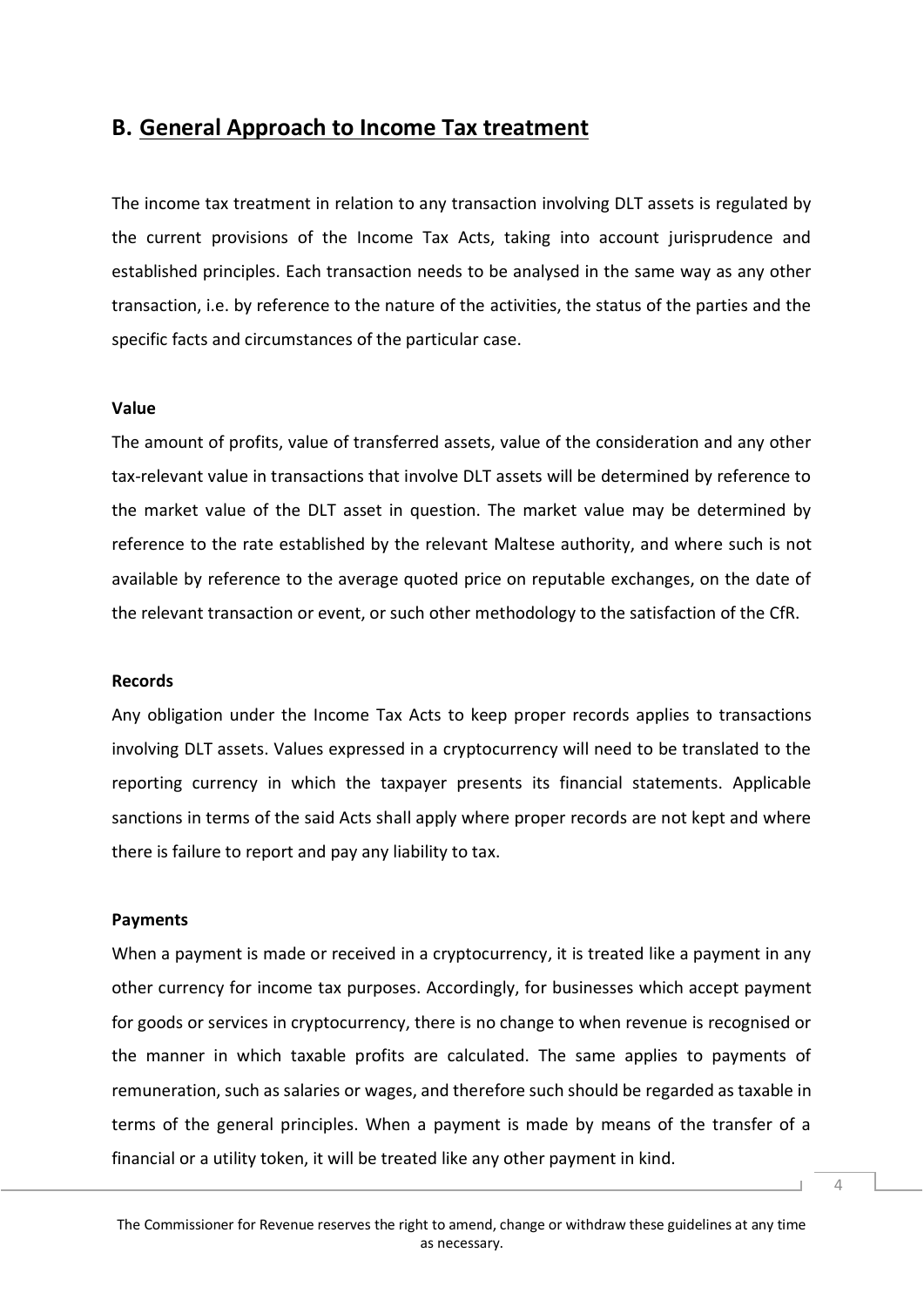The following are some examples of the application of the general tax principles to transactions involving DLT assets.

# **1. Transactions in** *COINS*

The tax treatment of transactions involving coins is identical to the tax treatment of transactions involving fiat currency. The profits realised from the business of exchanging coins are treated like the profits derived from the business of exchange of fiat currency. Also, proceeds from the sale of coins held as trading stock in a business are ordinary income. Gains or profits on revenue account from mining of cryptocurrency represent income. Coins fall outside the scope of the taxation of capital gains.

# **2. Return on** *FINANCIAL tokens*

The return derived by the owner of financial tokens on his holdings, such as payments equivalent to dividends, interest, premiums etc., in a cryptocurrency or in another currency, or in kind, is treated as income.

# **3. Transfers of** *FINANCIAL and UTILITY tokens*

The tax treatment of a transfer of a financial or utility token depends mainly on whether the transfer is a trading transaction or a transfer of a capital asset.

If the transfer is a trading transaction, the consideration will be treated as a receipt on revenue account. Consequently, transfers that are made in the ordinary course of business are taxed as trading transactions. The trading / non-trading nature of a transaction may not always be immediately evident. The ordinary income tax rules apply and, accordingly, profits from the sale of tokens which would have been acquired with the intention of resale at a